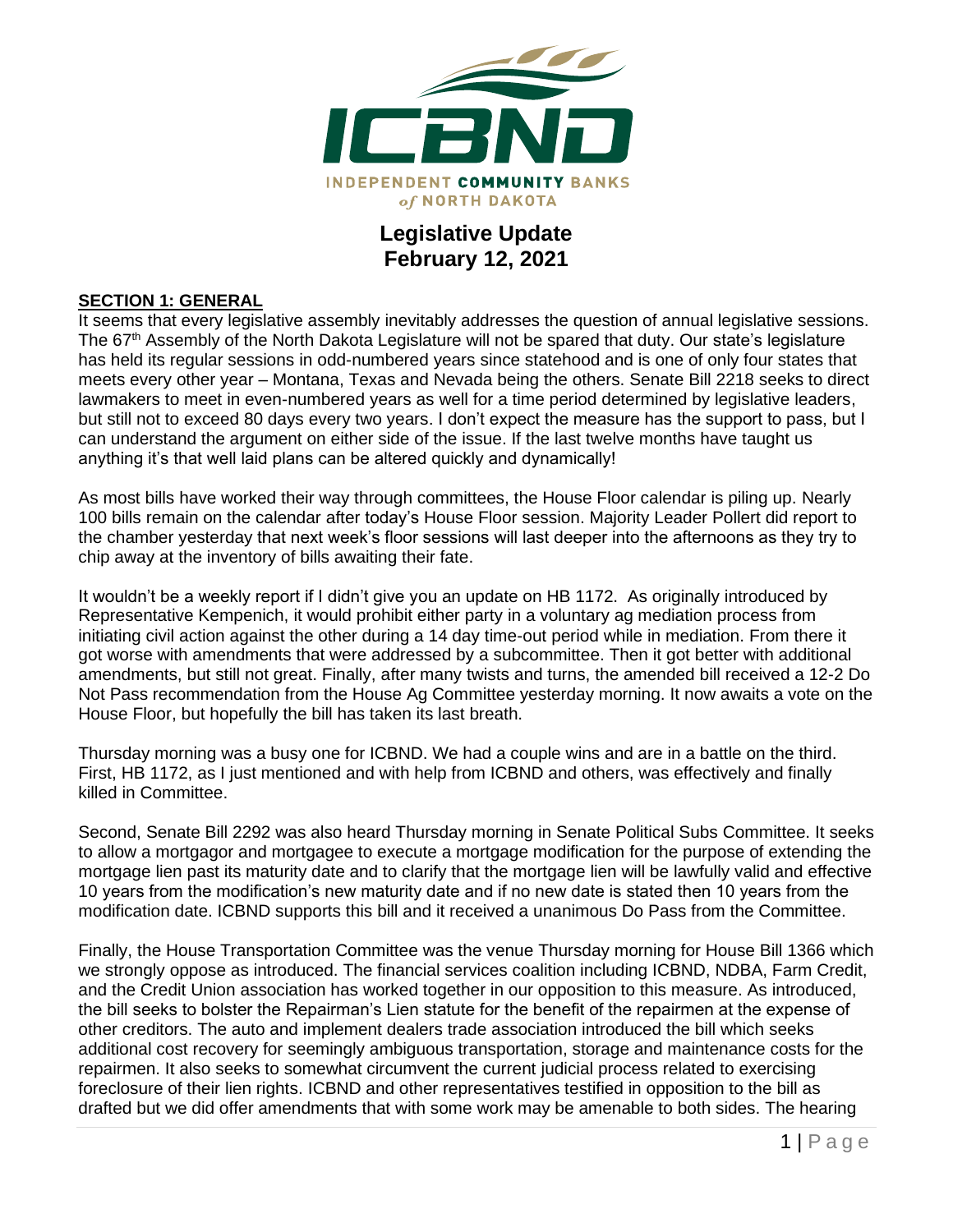went about as expected. Banks and lenders don't always elicit deep compassion from certain committees (think Transportation and Agriculture) so it seems that we sometimes start from a position of disadvantage. But I'm hopeful we can work our way to an acceptable resolution on this bill. We will work with the Committee and the bill sponsors between now and Thursday when the Committee meets again to hash out the bill further.

It is with a heavy heart that I give my final report of House Bill 1230. As introduced, the bill would have included miniature horses in the definition of service animals. Duh! Apparently the House Judiciary Committee was having a bad day and unanimously struck "miniature horses" from the definition. Then the full House piled on by unanimously passing the amended measure yesterday. Seems like a missed opportunity to me. I don't even know how to break this news to my equine-crazy siblings who've probably already begun working some of those little critters in the round pen.

#### **SECTION 2: OTHER BILL UPDATES FROM ICBND "PRIORITY" TRACKING LIST**

**HB 1268** – sought to create a Fintech "Sandbox" in the state. Until this bill popped up, I had no idea what a Fintech Sandbox was. Basically, Fintech Sandboxes, or regulatory sandboxes, are designed to be alternative regulatory mechanisms to facilitate the development or testing of innovative financial technology solutions. Existing regulatory requirements are adjusted to provide companies an opportunity to offer and test new products and services in a live environment, for a trial period, with an alternative approval process. There was substantial testimony in favor of the bill from companies exclusively outside North Dakota with no current business in North Dakota. None of whom however really addressed the bill and seemed to be more on the speaking circuit of various states where such a measure has been introduced. The House IBL Committee was rightfully skeptical and the Securities Department and the Department of Financial Institutions both opposed the bill on the grounds that it would create a new regulatory regime that does not seem to bring enough benefits to outweigh the costs. It received a 12-1-1 "Do Not Pass" recommendation from the Committee. I suspect it will meet a similar fate on the House Floor next week.

**HB 1425** – is Representative Mike Nathe's Legacy Fund bill which would require 20 percent of the Legacy Fund principal be invested in or through North Dakota based businesses including banks with wealth management entities or trust powers. ICBND and others have been discussing this with the State Investment Board management and members along with Representative Nathe for a couple years. ICBND strongly supports the measure and it was heard in the House Finance and Taxation Committee last week and again this week. The bill was amended without effect to the parts we like and was given a unanimous "Do Pass" recommendation from the Committee and was first heard in House Appropriations this morning. That's where the heavier lift will be.

**HB 1441** – Relates to a paid family medical leave program and an income tax credit for contributions paid into the paid family medical leave fund on behalf of eligible employees. The primary bill sponsor is Representative Karla Rose Hanson. It is a bad bill for employers (in my opinion) and ICBND opposes the bill as does the general business lobby. It was heard in House IBL last week and has since been turned into a "shall consider" study recommendation to legislative management. If legislative management accepts the study, it is to be narrowly focused on the financial aspects of such a plan. This is an acceptable result for us.

**HB 1499** – states that the state may not issue bonds without first being authorized to do so by a vote of two-thirds of the qualified electors of the state. Obviously, passage of such a measure would cripple the activities of the North Dakota Housing Finance Agency which issues bonds as the funding vehicle to carry out its mission. I testified in opposition to the bill last week to the House Government and Veterans Affairs Committee specifically as it relates to the ND Housing Finance Agency. The committee did not act on the bill at the time of hearing but gave it a 12-2 Do Not Pass recommendation on Monday and it should land on the House Floor early next week.

**HCR 3024** – is somewhat related to HB 1268 and while we don't normally pay much attention to concurrent resolutions (because they aren't bills that have the potential to become law), this one does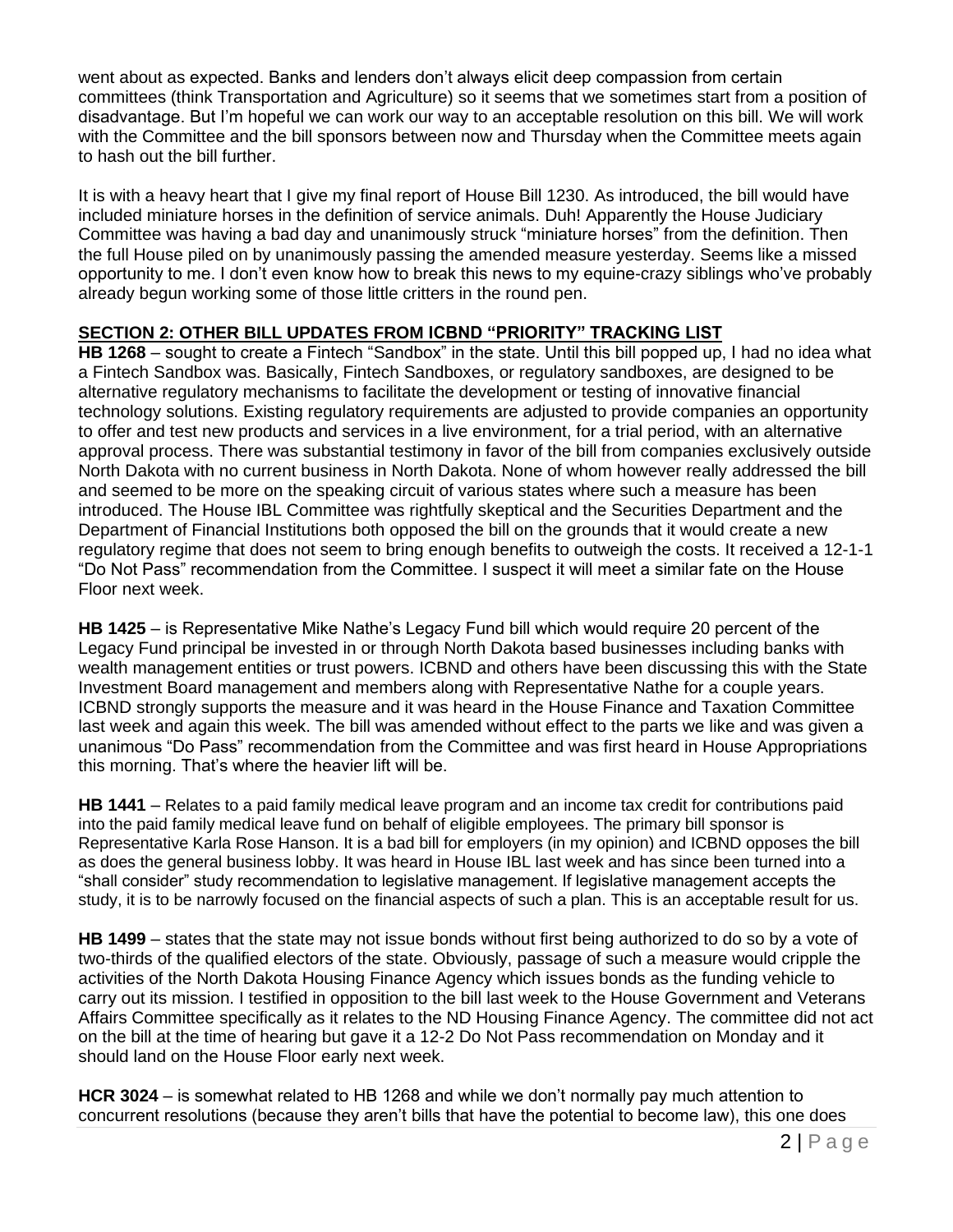warrant attention. As drafted, it's a concurrent resolution directing legislative management to consider studying the feasibility and desirability of regulating special purpose depository institutions, also referred to as SPDIs. SPDIs institutions are banks that receive deposits and conduct other incidental activities including fiduciary management, custody and related activities. SPDIs seem to be heavily focused on digital assets. This resolution is being amended to be more comprehensive but we've not seen the draft amended language yet. If legislative management chooses to accept this as an interim study, ICBND will be heavily involved as will others including the DFI and BND.

**SB 2223** – is a problematic bill that would require a foreclosure judgement to transfer title when a deed in lieu of foreclosure has been granted. I testified that such a requirement could cause harm to both a lender and borrower by adding unnecessary legal proceedings, costs, time, and public disclosure when both parties have agreed to a deed in lieu of foreclosure. Understanding the significant opposition, the bill sponsors provided a couple different amendments that attempted to circumvent parts of federal bankruptcy law and state law. It is a bad bill and finally received a unanimous "Do Not Pass" recommendation from the Senate Political Subdivisions Committee this week and failed Wednesday on the Senate Floor 2-45. We're happy to see this one go away.

| Date and<br>Time    | <b>Bill</b><br><b>Number</b> | <b>Short Title</b>                                                                                                                                                                                                                                                                                                                               | <b>Committee</b>                                |
|---------------------|------------------------------|--------------------------------------------------------------------------------------------------------------------------------------------------------------------------------------------------------------------------------------------------------------------------------------------------------------------------------------------------|-------------------------------------------------|
| 02/15/2021<br>09:00 | HB 1339                      | Relating to dangerous weapons.                                                                                                                                                                                                                                                                                                                   | House Judiciary                                 |
| 02/15/2021<br>03:30 | SB 2020                      | A BILL for an Act to provide an appropriation for defraying the expenses<br>of the North Dakota state university extension service, northern crops<br>institute, upper great plains transportation institute, main research center,<br>branch research centers, and agronomy seed farm; to provide for a<br>report; and to provide an exemption. | Senate<br>Appropriations                        |
| 02/16/2021<br>09:30 | SB 2183                      | Relating to public employee insulin drug benefits; to amend and reenact<br>subsection 2 of section 26.1-36.6-03 of the North Dakota Century Code,<br>relating to self-insurance health plans; to provide for a report; to provide<br>for application; to provide an expiration date; and to declare an<br>emergency.                             | Senate<br>Appropriations                        |
| 02/16/2021<br>10:00 | <b>HB 1154</b>               | Relating to transparency in dental benefits contracting; and to provide a<br>penalty.                                                                                                                                                                                                                                                            | House Industry,<br><b>Business and Labor</b>    |
| 02/16/2021<br>10:00 | HB 1454                      | Relating to unlawful interference with business relation; and to provide a<br>penalty.                                                                                                                                                                                                                                                           | House Industry,<br><b>Business and Labor</b>    |
| 02/16/2021<br>10:00 | <b>HCR 3024</b>              | A concurrent resolution directing the Legislative Management to consider<br>studying the feasibility and desirability of regulating special purpose<br>depository institutions for cryptocurrency.                                                                                                                                               | House Industry,<br><b>Business and Labor</b>    |
| 02/16/2021<br>10:00 | SB 2014                      | A BILL for an Act to provide an appropriation for defraying the expenses<br>of the industrial commission and the agencies under its control; to provide<br>contingent funding; to provide for a transfer; and to provide an exemption.                                                                                                           | Senate<br>Appropriations                        |
| 02/16/2021<br>10:00 | SB 2021                      | A BILL for an Act to provide an appropriation for defraying the expenses<br>of the information technology department; and to provide an exemption.                                                                                                                                                                                               | Senate<br>Appropriations                        |
| 02/17/2021<br>09:00 | HB 1050                      | Relating to definitions relating to business incentives, agreements, and<br>reports.                                                                                                                                                                                                                                                             | Senate Industry,<br><b>Business and Labor</b>   |
| 02/18/2021<br>08:00 | HB 1295                      | Relating to authority of the secretary of state and the ethics commission;<br>and to declare an emergency.                                                                                                                                                                                                                                       | <b>House Government</b><br>and Veterans Affairs |
| 02/18/2021<br>09:00 | HB 1026                      | Relating to financial criteria for grain buyer, grain broker, grain processor,<br>and warehousemen licenses, and licensing and bonding for grain brokers<br>and grain processors; relating to definitions of grain brokers and<br>processors, the duties and powers of the commissioner, confidentiality                                         | Senate Agriculture                              |

### **SECTION 3: BILL HEARINGS NEXT WEEK**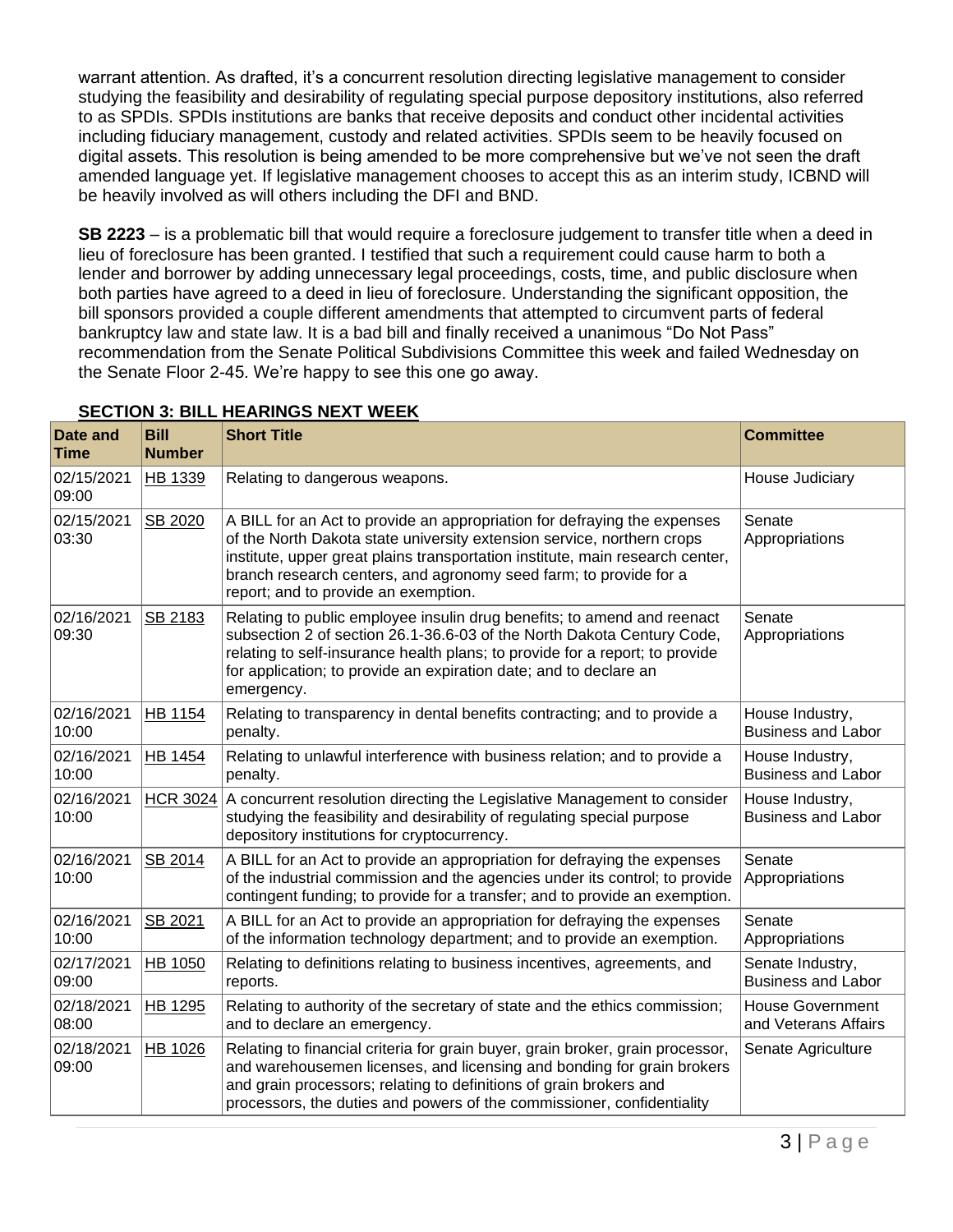| records, scale ticket contents, credit-sale contracts, reports, annual<br>licenses, fees, and bonds for grain buyers, grain brokers, grain<br>processors, and warehousemen; to repeal sections 60-02.1-06, 60-02.1-<br>$ 07.1, 60-02.1-26, 60-02.1-27, 60-04-09,$ and 60-10-15; and to provide a<br>penalty. |
|--------------------------------------------------------------------------------------------------------------------------------------------------------------------------------------------------------------------------------------------------------------------------------------------------------------|
|--------------------------------------------------------------------------------------------------------------------------------------------------------------------------------------------------------------------------------------------------------------------------------------------------------------|

Legislator contact information can be found at<http://www.legis.nd.gov/contact-my-legislators> and you can check on any legislative activities through the Legislative Council's web page at [www.legis.nd.gov.](http://www.legis.nd.gov/)

Thank you for your participation in the legislative process. Please call, email or text me with any questions or concerns. If you'd like to be taken off this distribution list or if there are others in your organization that should be on the distribution list for the legislative updates, please let me know.

Sincerely,

Bang D. Haugen

*Barry D. Haugen [barryh@icbnd.com](mailto:barryh@icbnd.com) cell: 701.955.4308 office: 701.258.7121*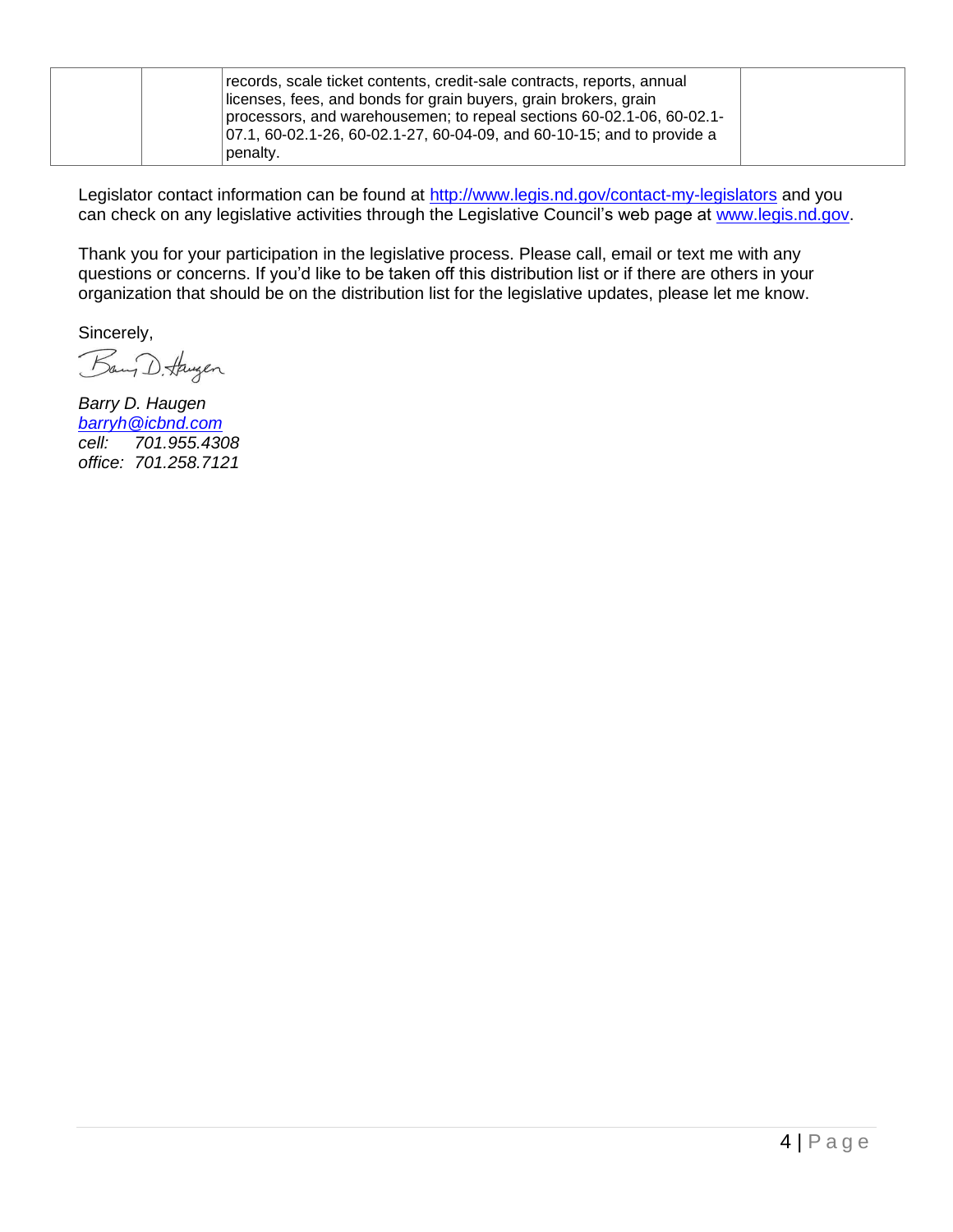

# **ICBND BILL TRACKING LIST**

| <b>Bill</b> | <b>Status</b>                                                                                                                                                        | <b>Title</b>                                                                                                                                                                                                                                                                                                                                                                                                                                                                                                                                                                                                             |
|-------------|----------------------------------------------------------------------------------------------------------------------------------------------------------------------|--------------------------------------------------------------------------------------------------------------------------------------------------------------------------------------------------------------------------------------------------------------------------------------------------------------------------------------------------------------------------------------------------------------------------------------------------------------------------------------------------------------------------------------------------------------------------------------------------------------------------|
| HB 1002     | House: INTRODUCED<br>01/05 H Introduced, first reading, referred<br><b>Appropriations Committee</b><br>01/08 H Committee Hearing - 09:00 AM                          | A BILL for an Act to provide an appropriation for defraying the<br>expenses of the office of the secretary of state and public<br>printing.                                                                                                                                                                                                                                                                                                                                                                                                                                                                              |
| HB 1011     | House: INTRODUCED<br>01/05 H Introduced, first reading, referred<br><b>Appropriations Committee</b><br>01/08 H Committee Hearing - 10:00 AM                          | A BILL for an Act to provide an appropriation for defraying the<br>expenses of the securities department.                                                                                                                                                                                                                                                                                                                                                                                                                                                                                                                |
| HB 1024     | House: INTRODUCED<br>01/05 H Introduced, first reading, referred<br><b>Appropriations Committee</b><br>01/14 H Committee Hearing - 11:00 AM                          | A BILL for an Act to provide an appropriation for defraying the<br>expenses of the ethics commission.                                                                                                                                                                                                                                                                                                                                                                                                                                                                                                                    |
| HB 1026     | House: PASSED<br>Senate: INTRODUCED<br>02/03 S Introduced, first reading, referred<br><b>Agriculture Committee</b><br>02/18 S Committee Hearing - 09:00 AM           | Relating to financial criteria for grain buyer, grain broker, grain<br>processor, and warehousemen licenses, and licensing and<br>bonding for grain brokers and grain processors; relating to<br>definitions of grain brokers and processors, the duties and powers<br>of the commissioner, confidentiality records, scale ticket contents,<br>credit-sale contracts, reports, annual licenses, fees, and bonds for<br>grain buyers, grain brokers, grain processors, and<br>warehousemen; to repeal sections 60-02.1-06, 60-02.1-07.1, 60-<br>02.1-26, 60-02.1-27, 60-04-09, and 60-10-15; and to provide a<br>penalty. |
| HB 1037     | House: INTRODUCED<br>01/05 H Introduced, first reading, referred<br><b>Appropriations Committee</b><br>02/02 H Committee Hearing - 08:30 AM                          | Relating to a legacy earnings fund; and to amend and reenact<br>subsection 1 of section 21-10-06 of the North Dakota Century<br>Code, relating to funds invested by the state investment board.                                                                                                                                                                                                                                                                                                                                                                                                                          |
| HB 1043     | House: INTRODUCED<br>01/12 H Reported back amended, do pass,<br>amendment placed on calendar 13 1 0<br>01/13 H Rereferred to Judiciary                               | Relating to the ethics commission delegation of duties and<br>advisory opinions; to amend and reenact subsection 2 of section<br>54-66-01 and sections 54-66-05, 54-66-06, 54-66-07, 54-66-08,<br>54-66-09, and 54-66-12 of the North Dakota Century Code,<br>relating to ethics commission complaint procedures.                                                                                                                                                                                                                                                                                                        |
| HB 1050     | House: PASSED<br>Senate: INTRODUCED<br>02/02 S Introduced, first reading, referred<br>Industry, Business and Labor Committee<br>02/17 S Committee Hearing - 09:00 AM | Relating to definitions relating to business incentives,<br>agreements, and reports.                                                                                                                                                                                                                                                                                                                                                                                                                                                                                                                                     |
| HB 1087     | House: INTRODUCED<br>01/15 H Rereferred to Appropriations<br>02/05 H Reported back, do pass, place on<br>calendar 1641                                               | Relating to third-party reinsurance, relating to premium taxes and<br>credits for insurance companies and the establishment of an<br>invisible reinsurance pool for the individual health insurance<br>market; to provide for a study; to provide a penalty; to provide an<br>appropriation; to provide a continuing appropriation; and to<br>declare an emergency.                                                                                                                                                                                                                                                      |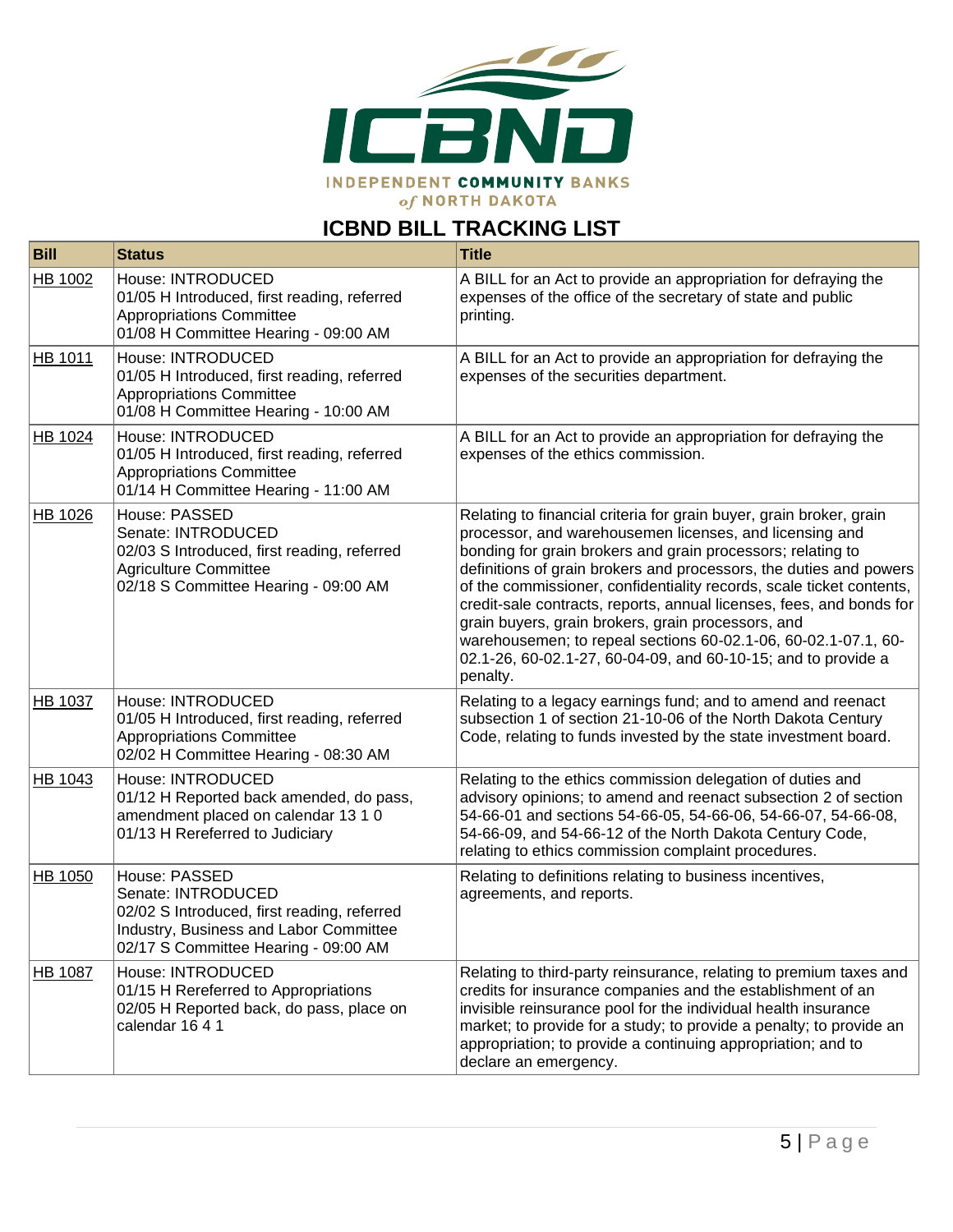| HB 1132        | House: WITHDRAWN<br>01/27 H Request return from committee<br>01/27 H Withdrawn from further consideration                                             | Relating to bonded debt repayments; to amend and reenact<br>sections 6-09.4-06 and 6-09.4-10 of the North Dakota Century<br>Code, relating to borrowing and lending authority of the public<br>finance authority and reserve funds associated with bonds; to<br>provide an appropriation; to provide a bond issue limit; to provide<br>an exemption; and to declare an emergency.                  |
|----------------|-------------------------------------------------------------------------------------------------------------------------------------------------------|----------------------------------------------------------------------------------------------------------------------------------------------------------------------------------------------------------------------------------------------------------------------------------------------------------------------------------------------------------------------------------------------------|
| HB 1136        | House: DEFEATED<br>01/25 H Reported back, do not pass, placed on<br>calendar 10 1 3<br>01/29 H Second reading, failed to pass, yeas 3<br>nays 86      | Relating to the disposition of proceeds from tax lien foreclosures.                                                                                                                                                                                                                                                                                                                                |
| <b>HB 1147</b> | House: INTRODUCED<br>02/10 H Amendment adopted<br>02/10 H Rereferred to Appropriations                                                                | Relating to public employee fertility health benefits; to amend and<br>reenact section 26.1-36.6-03 of the North Dakota Century Code,<br>relating to self-insurance health plans; to provide for a report; to<br>provide for application; to provide an expiration date; and to<br>declare an emergency.                                                                                           |
| <b>HB 1154</b> | House: INTRODUCED<br>01/13 H Rereferred to Industry, Business and<br>Labor<br>02/03 H Committee Hearing - 09:00 AM                                    | Relating to transparency in dental benefits contracting; and to<br>provide a penalty.                                                                                                                                                                                                                                                                                                              |
| HB 1172        | House: INTRODUCED<br>02/04 H Committee Hearing - 11:00 AM<br>02/05 H Committee Hearing - 08:00 AM                                                     | Relating to agricultural mediation and negotiation services.                                                                                                                                                                                                                                                                                                                                       |
| HB 1175        | House: PASSED<br>02/05 H Second reading, passed, yeas 77 nays<br>17, Emergency clause carried<br>02/08 S Received from House                          | Relating to business immunity from COVID-19 liability claims; to<br>provide for retroactive application; to provide an expiration date;<br>and to declare an emergency.                                                                                                                                                                                                                            |
| <b>HB 1187</b> | House: INTRODUCED<br>01/21 H Laid over one legislative day<br>01/22 H Rereferred to Appropriations                                                    | Relating to creation of a Bank of North Dakota rebuilders loan<br>program and a rebuilders permanent loan fund; to repeal sections<br>6-09-46 and 6-09-46.1 of the North Dakota Century Code, relating<br>to a rebuilders loan program, a rebuilders home loan program,<br>and a rebuilders home loan fund; to provide a continuing<br>appropriation; and to provide for a transfer.               |
| HB 1191        | House: INTRODUCED<br>01/11 H Introduced, first reading, referred<br>Government and Veterans Affairs Committee<br>02/05 H Committee Hearing - 08:00 AM | Relating to reporting expenditures in support of or opposition to<br>candidates; and to provide a penalty.                                                                                                                                                                                                                                                                                         |
| HB 1199        | House: PASSED<br>01/29 H Second reading, passed, yeas 89 nays<br>0<br>02/01 S Received from House                                                     | Relating to the disposition of proceeds from tax lien foreclosures.                                                                                                                                                                                                                                                                                                                                |
| HB 1203        | House: INTRODUCED<br>01/18 H Committee Hearing - 08:00 AM<br>02/09 H Reported back, do not pass, placed on<br>calendar 9 5 0                          | Relating to requirements of health insurance policies; to amend<br>and reenact section 50-24.1-37 of the North Dakota Century<br>Code, relating to continuation of Medicaid Expansion; to repeal<br>sections 40 and 41 of chapter 11 of the 2017 Session Laws,<br>relating to repeal of the Medicaid Expansion program; to provide<br>for application; and to provide a contingent effective date. |
| HB 1204        | House: DEFEATED<br>01/22 H Amendment adopted, placed on<br>calendar<br>01/28 H Second reading, failed to pass, yeas 19<br>nays 74                     | Relating to limitations on requirements to wear a mask at work; to<br>provide an expiration date; and to declare an emergency.                                                                                                                                                                                                                                                                     |
| HB 1231        | House: INTRODUCED<br>02/08 H Reported back amended, do pass,                                                                                          | Relating to duty of the investment director to consider investing<br>locally.                                                                                                                                                                                                                                                                                                                      |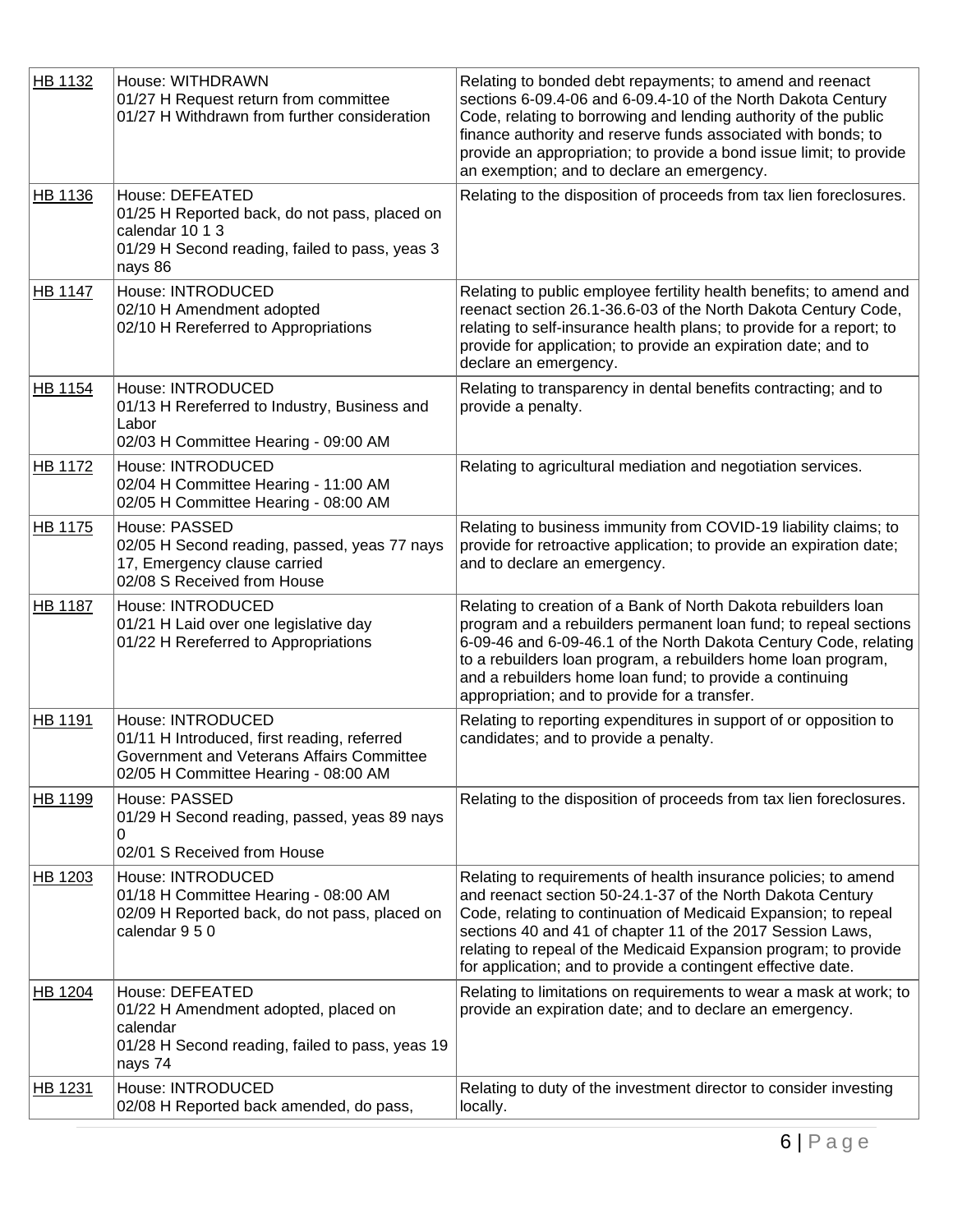|                | amendment placed on calendar 9 3 2<br>02/09 H Amendment adopted, placed on<br>calendar                                                                                |                                                                                                                                                                                                                                                                                                                                                                                                                                                                                                                                                   |
|----------------|-----------------------------------------------------------------------------------------------------------------------------------------------------------------------|---------------------------------------------------------------------------------------------------------------------------------------------------------------------------------------------------------------------------------------------------------------------------------------------------------------------------------------------------------------------------------------------------------------------------------------------------------------------------------------------------------------------------------------------------|
| HB 1258        | House: PASSED<br>01/26 H Second reading, passed, yeas 91 nays<br>0<br>01/27 S Received from House                                                                     | Relating to real estate commission administration and real estate<br>licensing; to repeal chapter 43-23.4 of the North Dakota Century<br>Code, relating to real estate broker trust accounts; and to provide<br>a penalty.                                                                                                                                                                                                                                                                                                                        |
| HB 1261        | House: INTRODUCED<br>01/11 H Introduced, first reading, referred<br><b>Judiciary Committee</b><br>01/26 H Committee Hearing - 11:00 AM                                | Relating to property exempt from seizure and forfeiture; and to<br>amend and reenact section 19-03.1-36.8 of the North Dakota<br>Century Code, relating to seizure and forfeiture reporting<br>requirements.                                                                                                                                                                                                                                                                                                                                      |
| <b>HB 1267</b> | House: DEFEATED<br>01/27 H Reported back, do not pass, placed on<br>calendar 13 1 0<br>02/02 H Second reading, failed to pass, yeas 19<br>nays 75                     | Relating to cryptocurrency custodian services and exchanges;<br>and to provide for a legislative management report.                                                                                                                                                                                                                                                                                                                                                                                                                               |
| <b>HB 1268</b> | House: INTRODUCED<br>02/08 H Committee Hearing - 09:00 AM<br>02/09 H Reported back, do not pass, placed on<br>calendar 12 1 1                                         | Relating to a financial technology sandbox program for innovative<br>financial products and services and criminal history background<br>checks.                                                                                                                                                                                                                                                                                                                                                                                                   |
| HB 1271        | House: DEFEATED<br>01/28 H Reported back, do not pass, placed on<br>calendar 11 2 1<br>02/03 H Second reading, failed to pass, yeas 14<br>nays 79                     | Relating to employer immunity; to amend and reenact<br>subsection 11 of section 65-01-02 of the North Dakota Century<br>Code, relating to the definition of a compensable injury; to provide<br>for retroactive application; and to declare an emergency.                                                                                                                                                                                                                                                                                         |
| <b>HB 1275</b> | House: INTRODUCED<br>01/11 H Introduced, first reading, referred<br><b>Appropriations Committee</b><br>02/01 H Committee Hearing - 02:45 PM                           | Relating to an infrastructure bonding repayment fund, a research<br>and innovation fund, a workforce development and lifelong<br>education fund, a student meal and support services fund, a<br>legacy earnings fund, a human services and public health<br>stabilization fund, and a regional economic development<br>infrastructure fund; relating to funds invested by the state<br>investment board, legacy fund definitions, and an arts and culture<br>endowment fund; to provide a continuing appropriation; and to<br>provide a transfer. |
| <b>HB 1277</b> | House: PASSED<br>02/03 H Second reading, passed, yeas 53 nays<br>40<br>02/04 S Received from House                                                                    | Relating to a residential property tax exemption for new<br>construction; and to provide an effective date.                                                                                                                                                                                                                                                                                                                                                                                                                                       |
| <b>HB 1278</b> | House: INTRODUCED<br>01/11 H Introduced, first reading, referred<br>Industry, Business and Labor Committee<br>01/19 H Committee Hearing - 08:00 AM                    | Relating to eligibility for unemployment compensation for military<br>spouses.                                                                                                                                                                                                                                                                                                                                                                                                                                                                    |
| HB 1288        | House: INTRODUCED<br>02/04 H Amendment adopted<br>02/04 H Rereferred to Appropriations                                                                                | Relating to Medicaid coverage of continuous glucose monitoring<br>devices.                                                                                                                                                                                                                                                                                                                                                                                                                                                                        |
| HB 1295        | House: INTRODUCED<br>01/11 H Introduced, first reading, (emergency),<br>referred Government and Veterans Affairs<br>Committee<br>02/18 H Committee Hearing - 08:00 AM | Relating to authority of the secretary of state and the ethics<br>commission; and to declare an emergency.                                                                                                                                                                                                                                                                                                                                                                                                                                        |
| HB 1299        | House: DEFEATED<br>01/21 H Amendment adopted, placed on<br>calendar                                                                                                   | Relating to prohibiting a retail establishment from refusing to<br>accept cash as payment; and to provide a penalty.                                                                                                                                                                                                                                                                                                                                                                                                                              |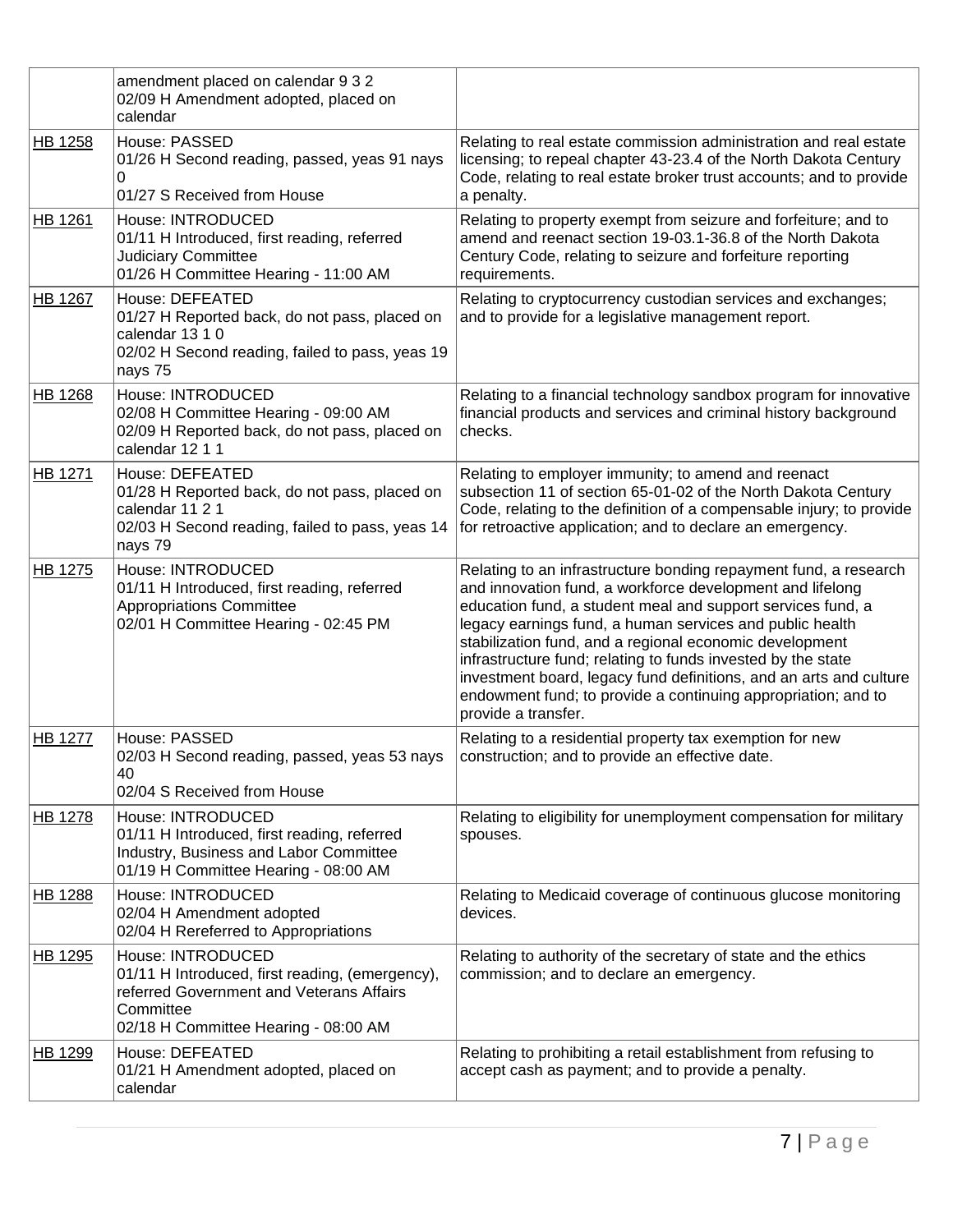|                | 01/26 H Second reading, failed to pass, yeas 21<br>nays 70                                                                                              |                                                                                                                                                                                                                                                                                                                                                                          |
|----------------|---------------------------------------------------------------------------------------------------------------------------------------------------------|--------------------------------------------------------------------------------------------------------------------------------------------------------------------------------------------------------------------------------------------------------------------------------------------------------------------------------------------------------------------------|
| HB 1301        | House: DEFEATED<br>02/04 H Division A lost<br>02/04 H Division B lost                                                                                   | Relating to civil immunity for communicable diseases and<br>mandatory communicable disease immunizations; to provide a<br>penalty; to provide for application; and to declare an emergency.                                                                                                                                                                              |
| <b>HB 1307</b> | House: DEFEATED<br>02/02 H Reported back, do not pass, placed on<br>calendar 11 3 0<br>02/04 H Second reading, failed to pass, yeas 24<br>nays 68       | A BILL for an Act to prohibit public accommodations from refusing<br>services to an individual because the individual has not been<br>vaccinated; and to provide a penalty.                                                                                                                                                                                              |
| <b>HB 1314</b> | House: INTRODUCED<br>02/10 H Reported back amended, do pass,<br>amendment placed on calendar 14 0 0<br>02/11 H Amendment adopted, placed on<br>calendar | Relating to cybersecurity incident reporting requirements.                                                                                                                                                                                                                                                                                                               |
| HB 1320        | House: DEFEATED<br>02/02 H Reported back, do not pass, placed on<br>calendar 13 1 0<br>02/04 H Second reading, failed to pass, yeas 8<br>nays 84        | Relating to limitations on vaccinations requirements; to amend<br>and reenact subsection 2 of section 15.1-23-02 and section 23-<br>01-05.3 of the North Dakota Century Code, relating to<br>immunization records and data; and to repeal section 23-07-17.1<br>of the North Dakota Century Code, relating to immunizations<br>required for entry to school or day care. |
| HB 1322        | House: INTRODUCED<br>02/04 H Reported back, do not pass, placed on<br>calendar 8 6 0<br>02/10 H Laid over one legislative day                           | Relating to the attorney general's review of proposed<br>administrative rules and the authority of the administrative rules<br>committee to object to or void an administrative rule.                                                                                                                                                                                    |
| HB 1328        | House: INTRODUCED<br>02/09 H Reported back amended, do not pass,<br>placed on calendar 7 6 1<br>02/10 H Amendment adopted, placed on<br>calendar        | Relating to vitamin D screening and testing; to amend and<br>reenact section 26.1-36.6-03 of the North Dakota Century Code,<br>relating to self-insurance health plans; to provide for a report; to<br>provide for application; to provide an expiration date; and to<br>declare an emergency.                                                                           |
| HB 1330        | House: INTRODUCED<br>02/09 H Committee Hearing - 10:00 AM<br>02/10 H Reported back, do not pass, placed on<br>calendar 12 1 1                           | Relating to prohibiting covered entities from selling users'<br>protected data without consent; and to provide a penalty.                                                                                                                                                                                                                                                |
| HB 1339        | House: INTRODUCED<br>01/18 H Introduced, first reading, referred<br><b>Judiciary Committee</b><br>02/15 H Committee Hearing - 09:00 AM                  | Relating to dangerous weapons.                                                                                                                                                                                                                                                                                                                                           |
| HB 1341        | House: INTRODUCED<br>02/01 H Committee Hearing - 09:00 AM<br>02/08 H Reported back, do not pass, placed on<br>calendar 12 2 0                           | Relating to the state minimum wage rate.                                                                                                                                                                                                                                                                                                                                 |
| HB 1352        | House: DEFEATED<br>02/04 H Amendment adopted, placed on<br>calendar<br>02/04 H Second reading, failed to pass, yeas 11<br>nays 83                       | A BILL for an Act to provide for liability for medical products.                                                                                                                                                                                                                                                                                                         |
| HB 1363        | House: INTRODUCED<br>02/02 H Committee Hearing - 10:30 AM<br>02/09 H Reported back, do not pass, placed on<br>calendar 11 2 1                           | Relating to ante-mortem probate of wills.                                                                                                                                                                                                                                                                                                                                |
| HB 1364        | House: PASSED<br>02/09 H Second reading, passed, yeas 79 nays                                                                                           | Relating to the duties of a personal representative.                                                                                                                                                                                                                                                                                                                     |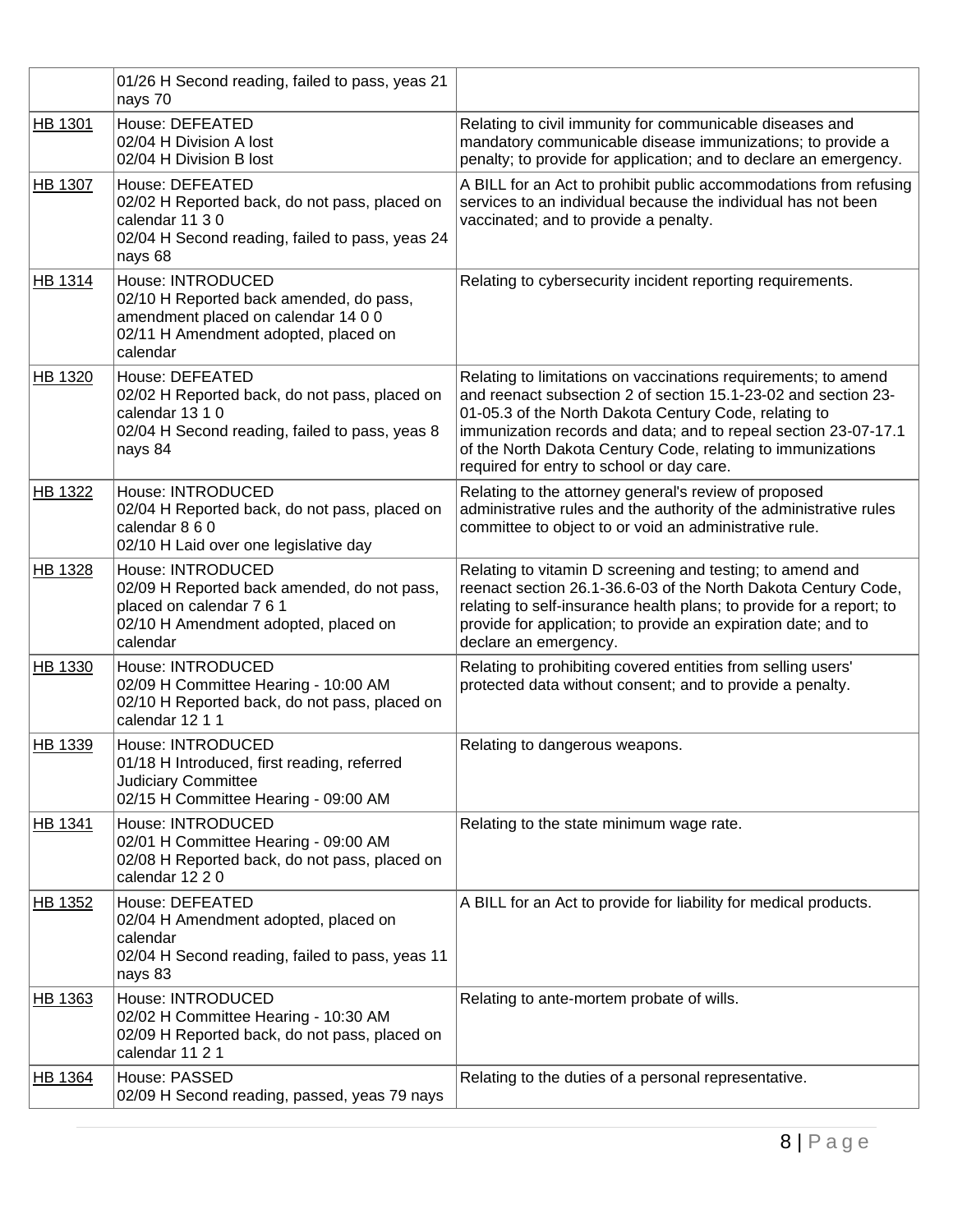|                | 15<br>02/10 S Received from House                                                                                                                       |                                                                                                                                                                                                                                                                                                                                                                                                                                                                                                                                                                                                                              |
|----------------|---------------------------------------------------------------------------------------------------------------------------------------------------------|------------------------------------------------------------------------------------------------------------------------------------------------------------------------------------------------------------------------------------------------------------------------------------------------------------------------------------------------------------------------------------------------------------------------------------------------------------------------------------------------------------------------------------------------------------------------------------------------------------------------------|
| HB 1366        | House: INTRODUCED<br>01/15 H Introduced, first reading, referred<br><b>Transportation Committee</b><br>02/11 H Committee Hearing - 09:00 AM             | Relating to the sale of property subject to a repairman's lien and<br>sale proceeds; and to amend and reenact sections 35-13-01, 35-<br>13-05, and 35-13-06 of the North Dakota Century Code, relating<br>to repairman's liens, notice requirements, and assignments.                                                                                                                                                                                                                                                                                                                                                        |
| <b>HB 1371</b> | House: INTRODUCED<br>02/05 H Committee Hearing - 10:00 AM<br>02/05 H Reported back, do pass, place on<br>calendar 8 6 0                                 | Relating to requiring the state to observe daylight saving time<br>year round; to repeal section 40-01-20 of the North Dakota<br>Century Code, relating to daylight saving time; and to provide an<br>effective date.                                                                                                                                                                                                                                                                                                                                                                                                        |
| HB 1374        | House: PASSED<br>02/10 H Second reading, passed, yeas 62 nays<br>32<br>02/11 S Received from House                                                      | Relating to an income tax deduction for COVID-19 relief benefits;<br>and to provide an effective date.                                                                                                                                                                                                                                                                                                                                                                                                                                                                                                                       |
| HB 1376        | House: INTRODUCED<br>02/08 H Reported back amended, do pass,<br>amendment placed on calendar 11 2 1<br>02/09 H Amendment adopted, placed on<br>calendar | Relating to employer immunity regarding COVID-19; and to<br>provide for application.                                                                                                                                                                                                                                                                                                                                                                                                                                                                                                                                         |
| <b>HB 1377</b> | House: DEFEATED<br>02/02 H Reported back, do not pass, placed on<br>calendar 8 5 1<br>02/04 H Second reading, failed to pass, yeas 21<br>nays 72        | Relating to immunization exemptions.                                                                                                                                                                                                                                                                                                                                                                                                                                                                                                                                                                                         |
| HB 1380        | House: INTRODUCED<br>01/18 H Introduced, first reading, referred<br><b>Appropriations Committee</b><br>02/02 H Committee Hearing - 09:00 AM             | Relating to an economic diversification research fund, a legacy<br>sinking and interest fund, a career and technical education<br>support fund, a legacy earnings fund, a behavioral health support<br>fund, a legacy infrastructure project fund, a state building<br>maintenance and project fund, and an information technology<br>cybersecurity fund; to amend and reenact subsection 1 of section<br>21-10-06 and section 21-10-12 of the North Dakota Century<br>Code, relating to funds invested by the state investment board<br>and legacy fund definitions; to provide for a transfer; and to<br>provide a report. |
| HB 1398        | House: INTRODUCED<br>02/04 H Committee Hearing - 10:00 AM<br>02/05 H Reported back, do pass, place on<br>calendar 12 1 1                                | Relating to prohibitions on political subdivisions regulating paid<br>family leave.                                                                                                                                                                                                                                                                                                                                                                                                                                                                                                                                          |
| HB 1420        | House: INTRODUCED<br>01/18 H Introduced, first reading, referred<br><b>Human Services Committee</b><br>02/03 H Committee Hearing - 09:00 AM             | Relating to the personal use of marijuana; to amend and reenact<br>subsection 1 of section 19-03.1-22.2, subsection 7 of section 19-<br>03.1-23, subsection 4 of section 19-03.4-03, subsection 1 of<br>section 39-20-01, section 39-20-14, and subsection 12 of section<br>65-05-08 of the North Dakota Century Code, relating to the<br>legalization of marijuana; to provide a statement of legislative<br>intent; to provide for a legislative management report; and to<br>provide a penalty.                                                                                                                           |
| HB 1425        | House: INTRODUCED<br>02/11 H Amendment adopted<br>02/11 H Rereferred to Appropriations                                                                  | Relating to the legacy infrastructure loan program and the state<br>investment board; to amend and reenact sections 21-10-02 and<br>21-10-11 of the North Dakota Century Code, relating to the state<br>investment board and the legacy and budget stabilization fund<br>advisory board; and to provide a continuing appropriation.                                                                                                                                                                                                                                                                                          |
| <b>HB 1431</b> | House: INTRODUCED<br>01/18 H Introduced, first reading, referred                                                                                        | Relating to a water infrastructure revolving loan fund and bonded<br>debt repayments; to amend and reenact subsection 1 of section<br>6-09-49, and sections 6-09.4-06 and 6-09.4-10 of the North                                                                                                                                                                                                                                                                                                                                                                                                                             |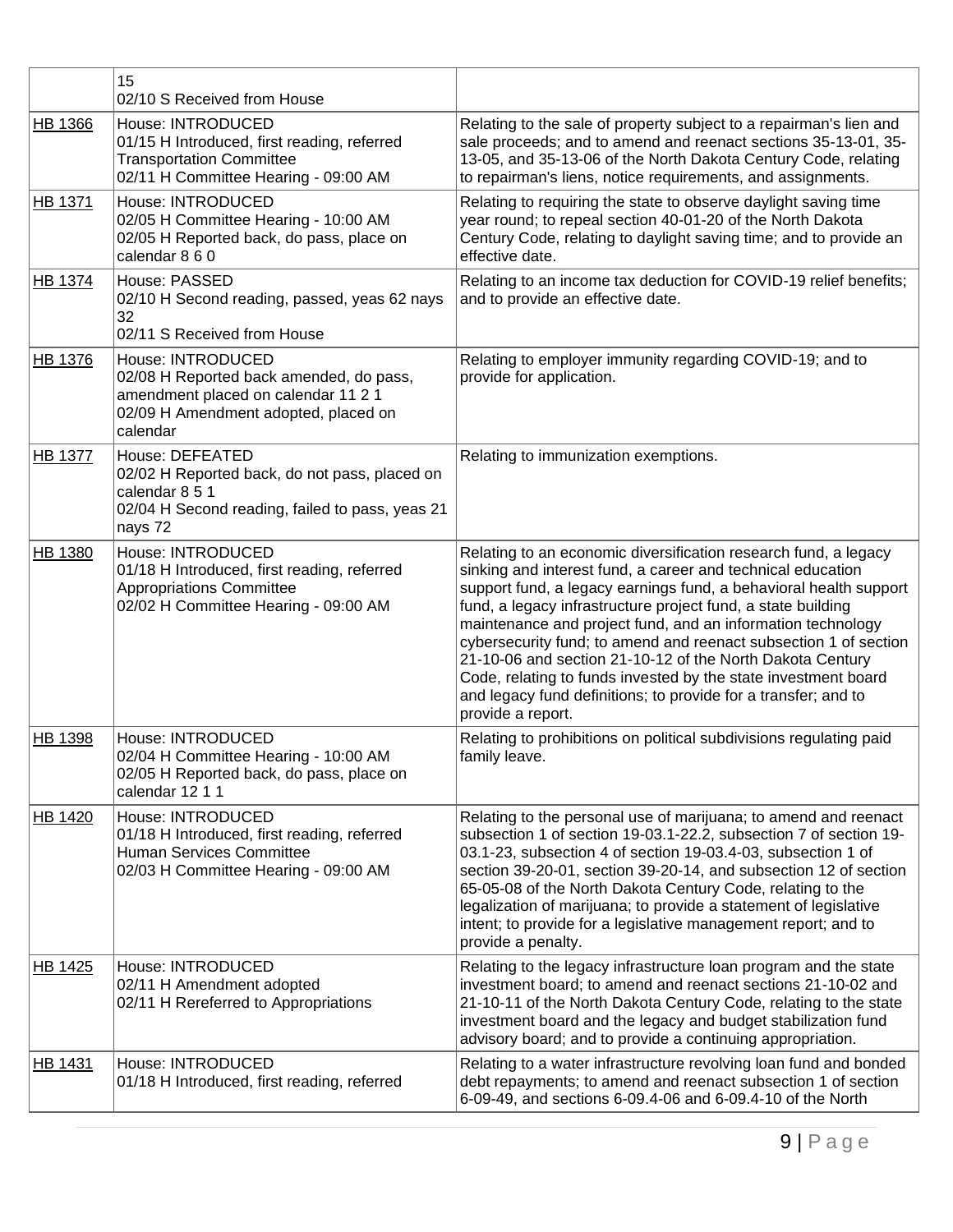|                | <b>Appropriations Committee</b><br>02/01 H Committee Hearing - 03:15 PM                                                                                | Dakota Century Code, relating to interest rates for infrastructure<br>revolving loans, borrowing and lending authority of the public<br>finance authority, and reserve funds associated with bonds; to<br>repeal chapter 6-09.5 and section 61-02-78 of the North Dakota<br>Century Code, relating to a community water development fund<br>and an infrastructure revolving loan fund within the resources trust<br>fund; to provide an appropriation; to provide a continuing<br>appropriation; to provide for a transfer; to provide for a contingent<br>transfer; to provide a bond issue limit; and to provide a loan<br>repayment. |
|----------------|--------------------------------------------------------------------------------------------------------------------------------------------------------|-----------------------------------------------------------------------------------------------------------------------------------------------------------------------------------------------------------------------------------------------------------------------------------------------------------------------------------------------------------------------------------------------------------------------------------------------------------------------------------------------------------------------------------------------------------------------------------------------------------------------------------------|
| HB 1433        | House: DEFEATED<br>01/28 H Reported back, do not pass, placed on<br>calendar 12 2 0<br>02/03 H Second reading, failed to pass, yeas 16<br>nays 77      | Relating to workers' compensation benefits for essential workers;<br>to provide for retroactive application; and to provide an expiration<br>date.                                                                                                                                                                                                                                                                                                                                                                                                                                                                                      |
| HB 1439        | House: INTRODUCED<br>02/10 H Committee Hearing - 08:30 AM<br>02/11 H Reported back, do not pass, placed on<br>calendar 11 2 1                          | Relating to remote notarial acts for clients of certain nonprofit<br>organizations; to amend and reenact subdivision c of subsection 3<br>of section 44-06.1-13.1 of the North Dakota Century Code,<br>relating to an exemption for certain remote notarial acts; and to<br>provide a penalty.                                                                                                                                                                                                                                                                                                                                          |
| <b>HB 1441</b> | House: INTRODUCED<br>02/09 H Reported back amended, do pass,<br>amendment placed on calendar 9 5 0<br>02/10 H Amendment adopted, placed on<br>calendar | Relating to a paid family medical leave program and an income<br>tax credit for contributions paid into the paid family medical leave<br>fund on behalf of eligible employees; to provide an appropriation;<br>to provide for a transfer; and to provide an effective date.                                                                                                                                                                                                                                                                                                                                                             |
| HB 1451        | House: INTRODUCED<br>01/18 H Introduced, first reading, referred<br><b>Political Subdivisions Committee</b><br>02/12 H Committee Hearing - 08:30 AM    | Relating to reporting the ultimate and true source of funds; to<br>amend and reenact sections 16.1-08.1-01 and 16.1-10-04.1 of the<br>North Dakota Century Code, relating to political advertisements<br>and reporting the ultimate and true sources of funds; to repeal<br>section 16.1-08.1-08 of the North Dakota Century Code, relating<br>to identifying the ultimate and true source of funds; and to provide<br>a penalty.                                                                                                                                                                                                       |
| HB 1454        | House: INTRODUCED<br>01/18 H Introduced, first reading, referred<br>Industry, Business and Labor Committee<br>02/10 H Committee Hearing - 09:00 AM     | Relating to unlawful interference with business relation; and to<br>provide a penalty.                                                                                                                                                                                                                                                                                                                                                                                                                                                                                                                                                  |
| HB 1499        | House: INTRODUCED<br>02/05 H Committee Hearing - 08:00 AM<br>02/08 H Reported back, do not pass, placed on<br>calendar 12 2 0                          | Relating to election requirements for bonds.                                                                                                                                                                                                                                                                                                                                                                                                                                                                                                                                                                                            |
| HB 1501        | House: INTRODUCED<br>01/27 H Introduced, first reading, referred<br><b>Finance and Taxation Committee</b><br>02/03 H Committee Hearing - 10:30 AM      | Relating to imposition of a gross receipts tax and an excise tax on<br>retail marijuana and retail marijuana products; to provide a<br>penalty; to provide a continuing appropriation; and to provide a<br>contingent effective date.                                                                                                                                                                                                                                                                                                                                                                                                   |
| SB 2008        | Senate: INTRODUCED<br>01/05 S Introduced, first reading, referred<br><b>Appropriations Committee</b><br>01/08 S Committee Hearing - 11:00 AM           | A BILL for an Act to provide an appropriation for defraying the<br>expenses of the department of financial institutions.                                                                                                                                                                                                                                                                                                                                                                                                                                                                                                                |
| SB 2014        | Senate: INTRODUCED<br>01/05 S Introduced, first reading, referred<br><b>Appropriations Committee</b><br>01/13 S Committee Hearing - 08:30 AM           | A BILL for an Act to provide an appropriation for defraying the<br>expenses of the industrial commission and the agencies under its<br>control; to provide contingent funding; to provide for a transfer;<br>and to provide an exemption.                                                                                                                                                                                                                                                                                                                                                                                               |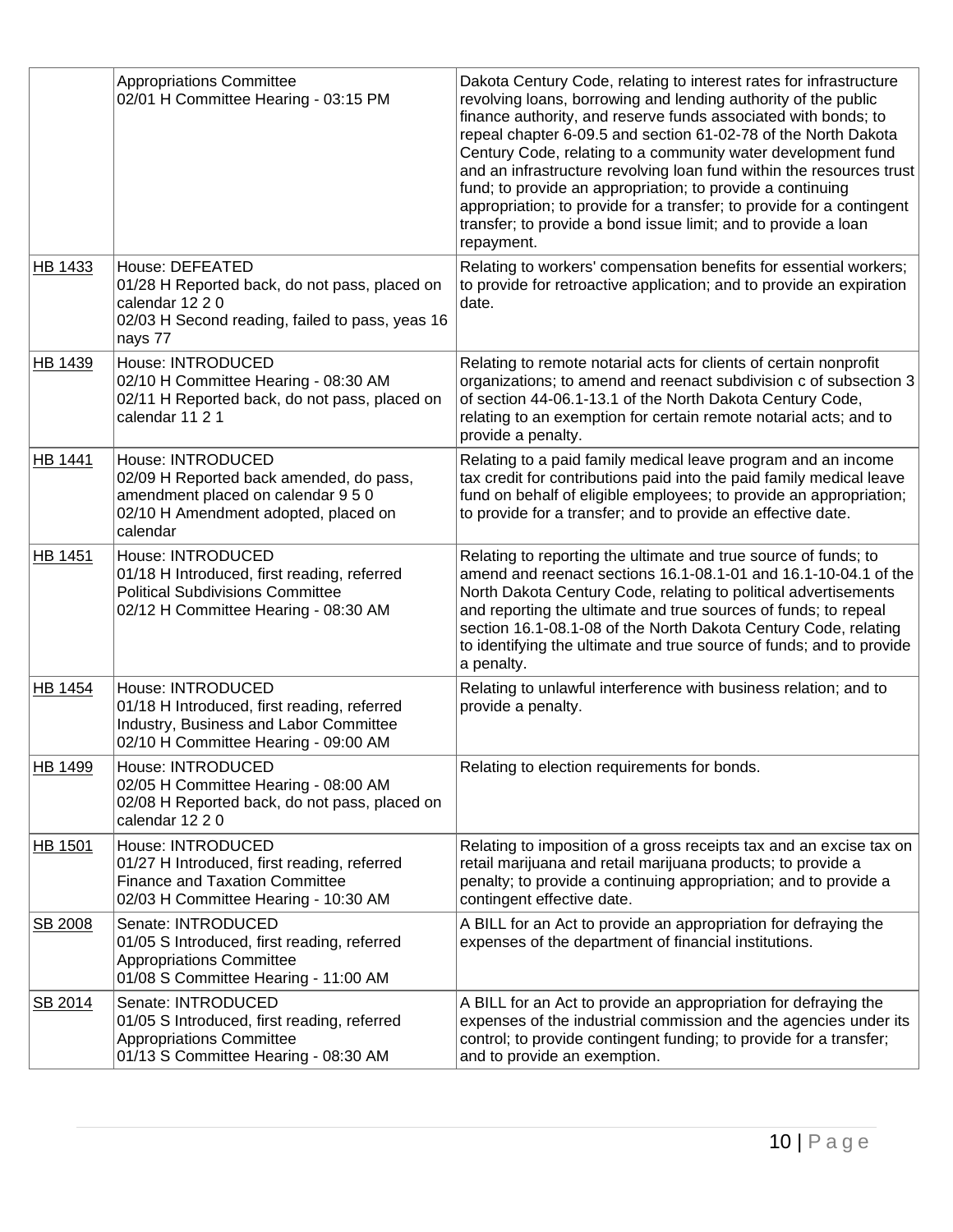| SB 2019 | Senate: INTRODUCED<br>02/10 S Reported back amended, do pass,<br>amendment placed on calendar 13 0 1<br>02/11 S Amendment adopted, placed on<br>calendar | A BILL for an Act to provide an appropriation for defraying the<br>expenses of the department of career and technical education;<br>and to provide a report.                                                                                                                                                                                                                                                                                                                                                               |
|---------|----------------------------------------------------------------------------------------------------------------------------------------------------------|----------------------------------------------------------------------------------------------------------------------------------------------------------------------------------------------------------------------------------------------------------------------------------------------------------------------------------------------------------------------------------------------------------------------------------------------------------------------------------------------------------------------------|
| SB 2020 | Senate: INTRODUCED<br>01/20 S Committee Hearing - 02:45 PM<br>01/20 S Committee Hearing - 03:30 PM                                                       | A BILL for an Act to provide an appropriation for defraying the<br>expenses of the North Dakota state university extension service,<br>northern crops institute, upper great plains transportation institute,<br>main research center, branch research centers, and agronomy<br>seed farm; to provide for a report; and to provide an exemption.                                                                                                                                                                           |
| SB 2021 | Senate: INTRODUCED<br>01/05 S Introduced, first reading, referred<br><b>Appropriations Committee</b><br>01/06 S Committee Hearing - 02:30 PM             | A BILL for an Act to provide an appropriation for defraying the<br>expenses of the information technology department; and to<br>provide an exemption.                                                                                                                                                                                                                                                                                                                                                                      |
| SB 2034 | Senate: PASSED<br>01/29 S Second reading, passed, yeas 42 nays<br>4<br>02/01 H Received from Senate                                                      | Relating to written advisory opinions regarding ethics.                                                                                                                                                                                                                                                                                                                                                                                                                                                                    |
| SB 2048 | Senate: PASSED<br>02/03 S Second reading, passed, yeas 47 nays<br>0<br>02/04 H Received from Senate                                                      | Relating to the Revised Uniform Unclaimed Property Act; relating<br>to abandoned and unclaimed property; to repeal chapter 47-30.1<br>of the North Dakota Century Code, relating to the uniform<br>unclaimed property act; to provide for a report; to provide a<br>penalty; and to provide a continuing appropriation.                                                                                                                                                                                                    |
| SB 2064 | Senate: DEFEATED<br>01/19 S Reported back, do not pass, place on<br>calendar 5 1 0<br>01/20 S Second reading, failed to pass, yeas 7<br>nays 39          | Relating to the definition of person.                                                                                                                                                                                                                                                                                                                                                                                                                                                                                      |
| SB 2070 | Senate: PASSED<br>02/10 S Amendment adopted, placed on<br>calendar<br>02/11 S Second reading, passed, yeas 46 nays                                       | Relating to the regulated substance response; to amend and<br>reenact sections 11-33-01, 23.1-10-02, 40-47-01, and 58-03-11 of<br>the North Dakota Century Code, relating to the regulated<br>substance response; to repeal sections 23.1-04-04 and 23.1-10-<br>01 of the North Dakota Century Code, relating to contaminated<br>properties; to provide a continuing appropriation; and to provide<br>for retroactive application.                                                                                         |
| SB 2076 | Senate: PASSED<br>01/13 S Second reading, passed, yeas 47 nays<br>0<br>01/14 H Received from Senate                                                      | Relating to reinsurance credit of insurers.                                                                                                                                                                                                                                                                                                                                                                                                                                                                                |
| SB 2098 | Senate: PASSED<br>01/08 S Second reading, passed, yeas 47 nays<br>0<br>01/11 H Received from Senate                                                      | Relating to abandoned vehicles.                                                                                                                                                                                                                                                                                                                                                                                                                                                                                            |
| SB 2101 | Senate: PASSED<br>01/08 S Second reading, passed, yeas 47 nays<br>0<br>01/11 H Received from Senate                                                      | Relating to credit union loans; relating to the regulatory fund,<br>assessment of civil money penalties, appointment of receivers,<br>supervision and examinations, assessments, real estate loans,<br>bank mergers, bank branches, bank investments, trust branches,<br>credit union powers, credit union board notice, and sale or<br>purchase of banking institutions or holding companies; to repeal<br>section 6-06-14 of the North Dakota Century Code, relating to<br>credit union loans; and to provide a penalty. |
| SB 2102 | Senate: PASSED<br>01/14 S Second reading, passed, yeas 47 nays                                                                                           | Relating to dissolution, insolvency, suspension, emergency<br>receivership, and liquidation of institutions under the department<br>of financial institutions' supervision; relating to financial institutions                                                                                                                                                                                                                                                                                                             |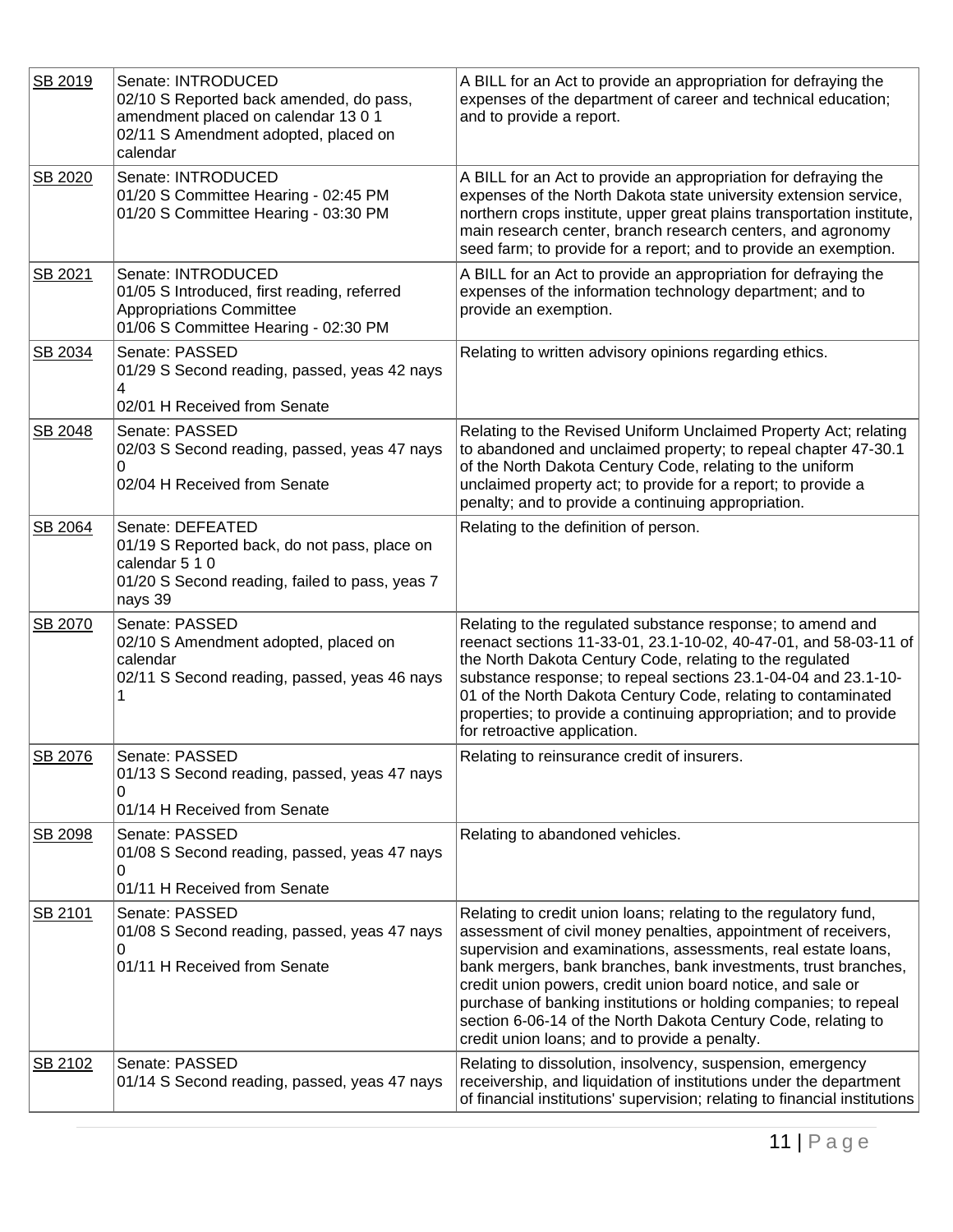|         | 0<br>01/15 H Received from Senate                                                                                                                | cross references, cease and desist orders, and prompt corrective<br>action; and to repeal chapter 6-07 of the North Dakota Century<br>Code, relating to dissolution, insolvency, suspension, emergency<br>receivership, and liquidation of institutions under the department<br>of financial institutions' supervision.                                                                                             |
|---------|--------------------------------------------------------------------------------------------------------------------------------------------------|---------------------------------------------------------------------------------------------------------------------------------------------------------------------------------------------------------------------------------------------------------------------------------------------------------------------------------------------------------------------------------------------------------------------|
| SB 2103 | Senate: PASSED<br>01/08 S Second reading, passed, yeas 47 nays<br>0<br>01/11 H Received from Senate                                              | Relating to money broker charges; to amend and reenact sections<br>13-04.1-02.1, 13-05-02.3, and 13-08-12 of the North Dakota<br>Century Code, relating to money broker exemptions, collection<br>agency exemptions, and deferred presentment service<br>transaction procedures; to repeal section 13-04.1-09.2 of the<br>North Dakota Century Code, relating to money broker charges;<br>and to provide a penalty. |
| SB 2127 | Senate: INTRODUCED<br>01/14 S Rereferred to Appropriations<br>01/29 S Committee Hearing - 10:00 AM                                               | Relating to the housing incentive fund; and to provide an<br>appropriation.                                                                                                                                                                                                                                                                                                                                         |
| SB 2169 | Senate: INTRODUCED<br>01/11 S Introduced, first reading, referred<br><b>Appropriations Committee</b><br>01/21 S Committee Hearing - 01:30 PM     | Relating to a COVID-19 relief grant program for essential workers;<br>to provide an appropriation; to provide a contingent appropriation;<br>and to provide an expiration date.                                                                                                                                                                                                                                     |
| SB 2183 | Senate: INTRODUCED<br>02/05 S Rereferred to Appropriations<br>02/16 S Committee Hearing - 09:30 AM                                               | Relating to public employee insulin drug benefits; to amend and<br>reenact subsection 2 of section 26.1-36.6-03 of the North Dakota<br>Century Code, relating to self-insurance health plans; to provide<br>for a report; to provide for application; to provide an expiration<br>date; and to declare an emergency.                                                                                                |
| SB 2191 | Senate: PASSED<br>02/01 S Second reading, passed, yeas 46 nays<br>0<br>02/02 H Received from Senate                                              | Relating to the disposal of abandoned personal property.                                                                                                                                                                                                                                                                                                                                                            |
| SB 2197 | Senate: PASSED<br>01/21 S Second reading, passed, yeas 47 nays<br>0<br>01/22 H Received from Senate                                              | Relating to confidentiality of facts and information obtained or<br>created by the commissioner of financial institutions and the<br>department of financial institutions.                                                                                                                                                                                                                                          |
| SB 2203 | Senate: INTRODUCED<br>02/09 S Committee Hearing - 02:15 PM<br>02/10 S Reported back, do not pass, placed on<br>calendar 600                      | Relating to surcharges paid by employers for employees who<br>receive unemployment insurance benefits; and to provide an<br>effective date.                                                                                                                                                                                                                                                                         |
| SB 2223 | Senate: DEFEATED<br>02/09 S Reported back, do not pass, placed on<br>calendar 7 0 0<br>02/10 S Second reading, failed to pass, yeas 2<br>nays 45 | Relating to a deed in lieu of foreclosure.                                                                                                                                                                                                                                                                                                                                                                          |
| SB 2247 | Senate: PASSED<br>02/01 S Second reading, passed, yeas 46 nays<br>0<br>02/02 H Received from Senate                                              | Relating to property disclosure requirements.                                                                                                                                                                                                                                                                                                                                                                       |
| SB 2261 | Senate: PASSED<br>01/29 S Second reading, passed, yeas 46 nays<br>0, Emergency clause carried<br>02/01 H Received from Senate                    | Relating to irrevocable itemized funeral contracts and Medicaid<br>assets exempt for funeral expenses; and to declare an<br>emergency.                                                                                                                                                                                                                                                                              |
| SB 2285 | Senate: DEFEATED<br>02/05 S Reported back, do not pass, placed on<br>calendar 7 0 0<br>02/08 S Second reading, failed to pass, yeas 2<br>nays 45 | Relating to fees chargeable by an abstracter.                                                                                                                                                                                                                                                                                                                                                                       |